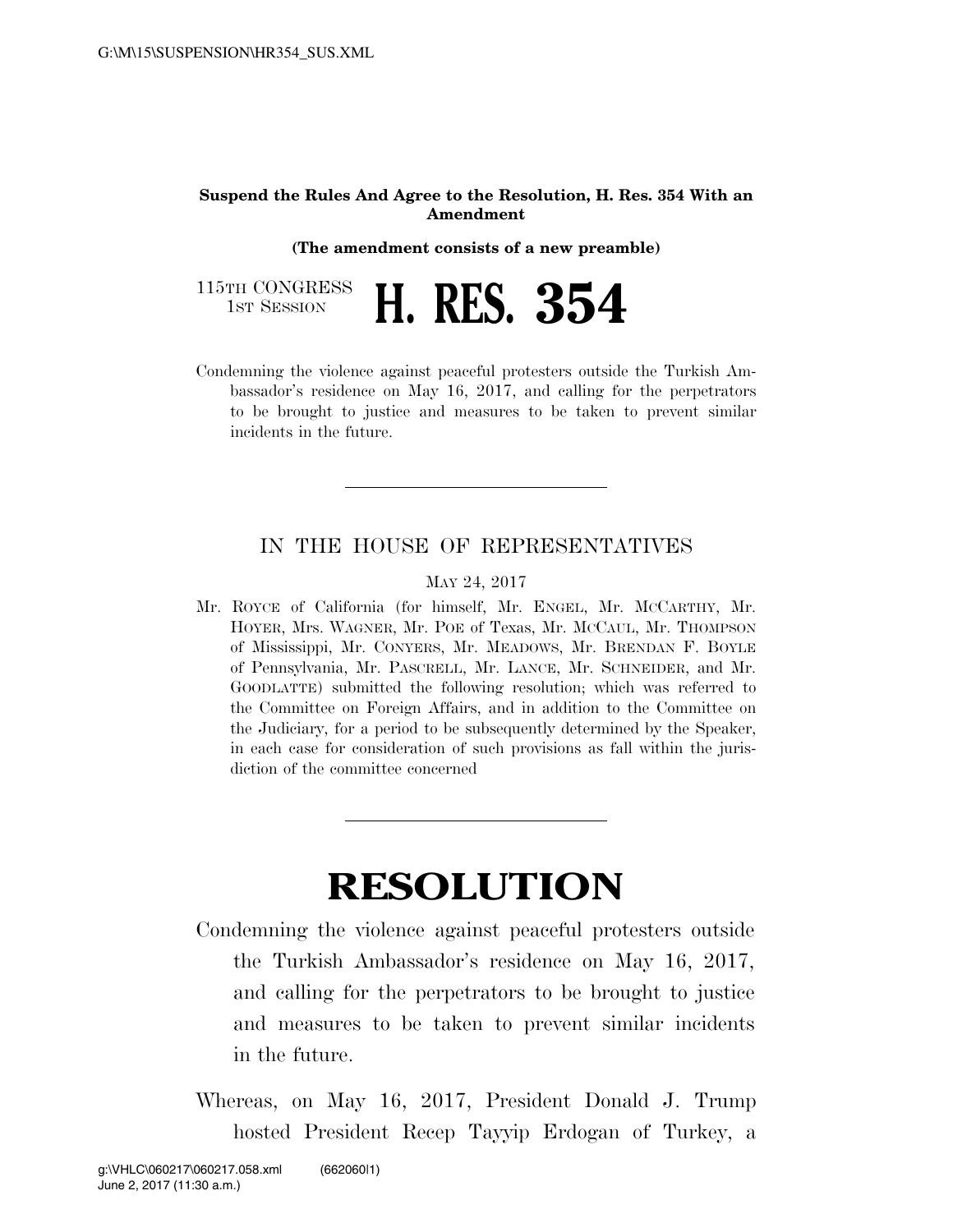longstanding NATO ally, for an official meeting at the White House to discuss counterterrorism cooperation and bilateral issues;

- Whereas, on the evening of May 16, 2017, over two dozen protesters gathered outside of the Turkish Ambassador's residence in Washington, DC, to demonstrate opposition to Turkish government policies;
- Whereas after hours of peaceful protest, violence erupted when pro-Erdogan supporters and individuals from the Turkish Embassy grounds pushed past District of Columbia police officers to brutally attack the demonstrators;
- Whereas those Turkish officials blatantly suppressed the First Amendment rights of United States citizens, and multiple armed Turkish security officials beat, kicked, and choked unarmed demonstrators;
- Whereas multiple video recordings of the violence and reports by the Metropolitan Police Department of the District of Columbia and the Department of State confirm that the demonstrators did not instigate the violence;
- Whereas at least 11 individuals were seriously injured in the ensuing brawl, with two individuals requiring immediate hospitalization;
- Whereas separately, two armed Turkish security officers attached to a security detail were detained for physically assaulting Federal agents;
- Whereas those two Turkish security officers were later released and subsequently allowed to leave the United States because they held Derived Head of State immunity;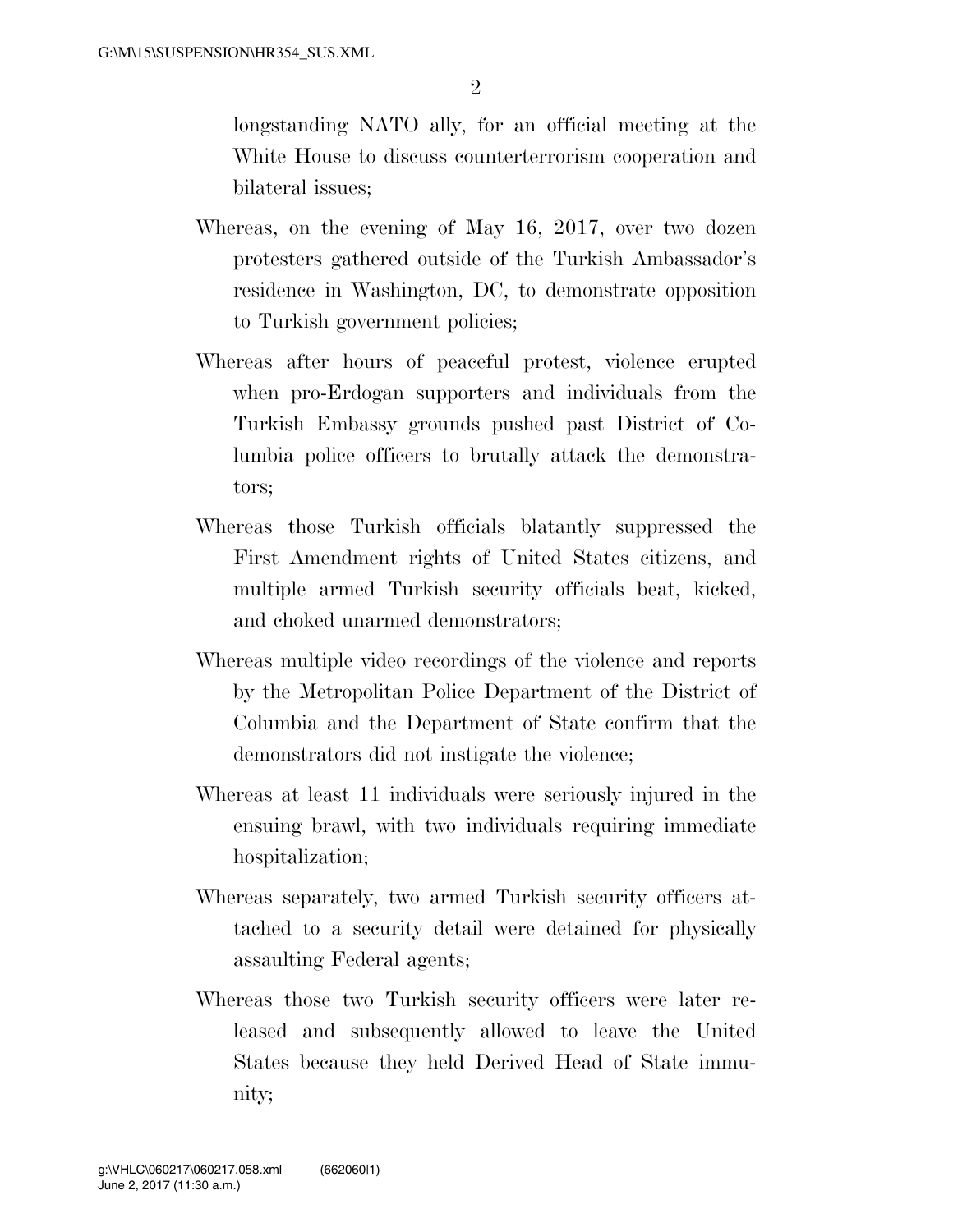- Whereas the Department of State did not request that Turkey waive the immunity for these two security officers in order to fully investigate the assault prior to their being released from custody;
- Whereas a joint criminal investigation into the incident is ongoing with the combined efforts of the Washington Metropolitan Police Department, the United States Secret Service, and the Department of State Diplomatic Security Service;

Whereas at no point was President Erdogan in danger;

- Whereas immunity for diplomatic personnel and certain other foreign officials is a core principle, as is the right to protest peacefully and freely in the United States;
- Whereas this is the third instance of violence perpetrated by members of Turkish President Erdogan's security detail in United States territory;
- Whereas in 2011, a brawl erupted in the halls of the United Nations General Assembly between members of Turkish President Erdogan's security detail and United Nations security officers, resulting in one United Nations security officer being hospitalized due to serious injuries;
- Whereas in 2016, members of Turkish President Erdogan's security detail engaged in unwarranted violence against journalists reporting on an event at the Brookings Institution;
- Whereas Secretary of State Rex Tillerson said on May 21, 2017, that the violence outside the Turkish Embassy was ''outrageous'' and ''simply unacceptable''; and
- Whereas the right to assembly, peaceful protest, and freedom of speech are essential and protected rights in the United States: Now, therefore, be it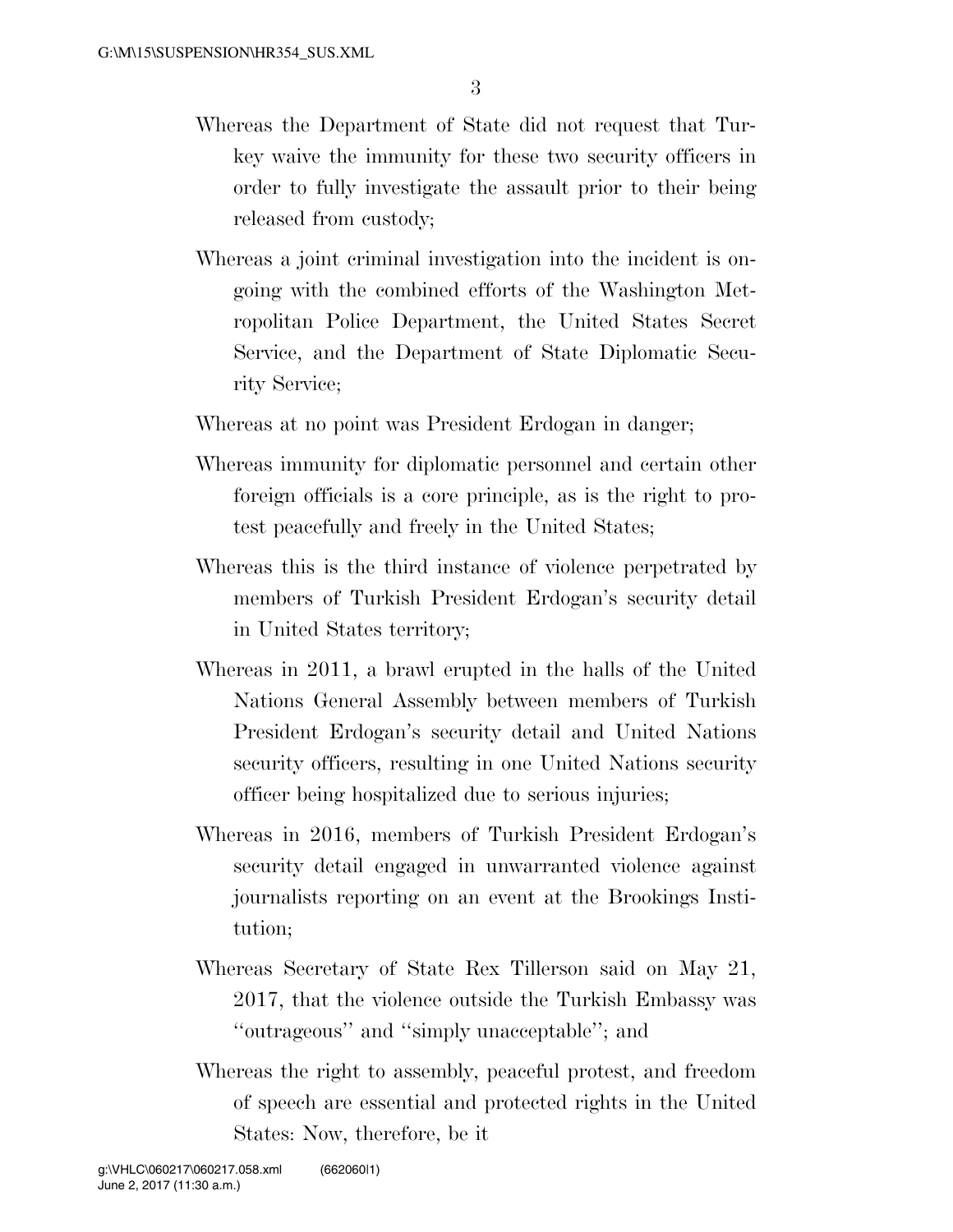*Resolved,* That it is the sense of the House of Rep-resentatives that—

 (1) the rights to peacefully assemble and freely express one's views are essential to the fabric of American democracy;

 (2) the Turkish security forces acted in an un- professional and brutal manner, reflecting poorly on President Erdogan and the Government of Turkey;

 (3) any Turkish security officials who directed, oversaw, or participated in efforts by Turkish secu- rity forces to illegally suppress peaceful protests on May 16, 2017, should be charged and prosecuted under United States law;

 (4) the United States Secret Service and the Diplomatic Security Service of the Department of State should review this incident and confirm with the Turkish National Police the standards expected by visiting security details to prevent future violent incidents;

 (5) the Department of State should immediately request the waiver of immunity of any Turkish secu- rity detail official engaged in assault in the United States prior to release of that individual from cus-tody;